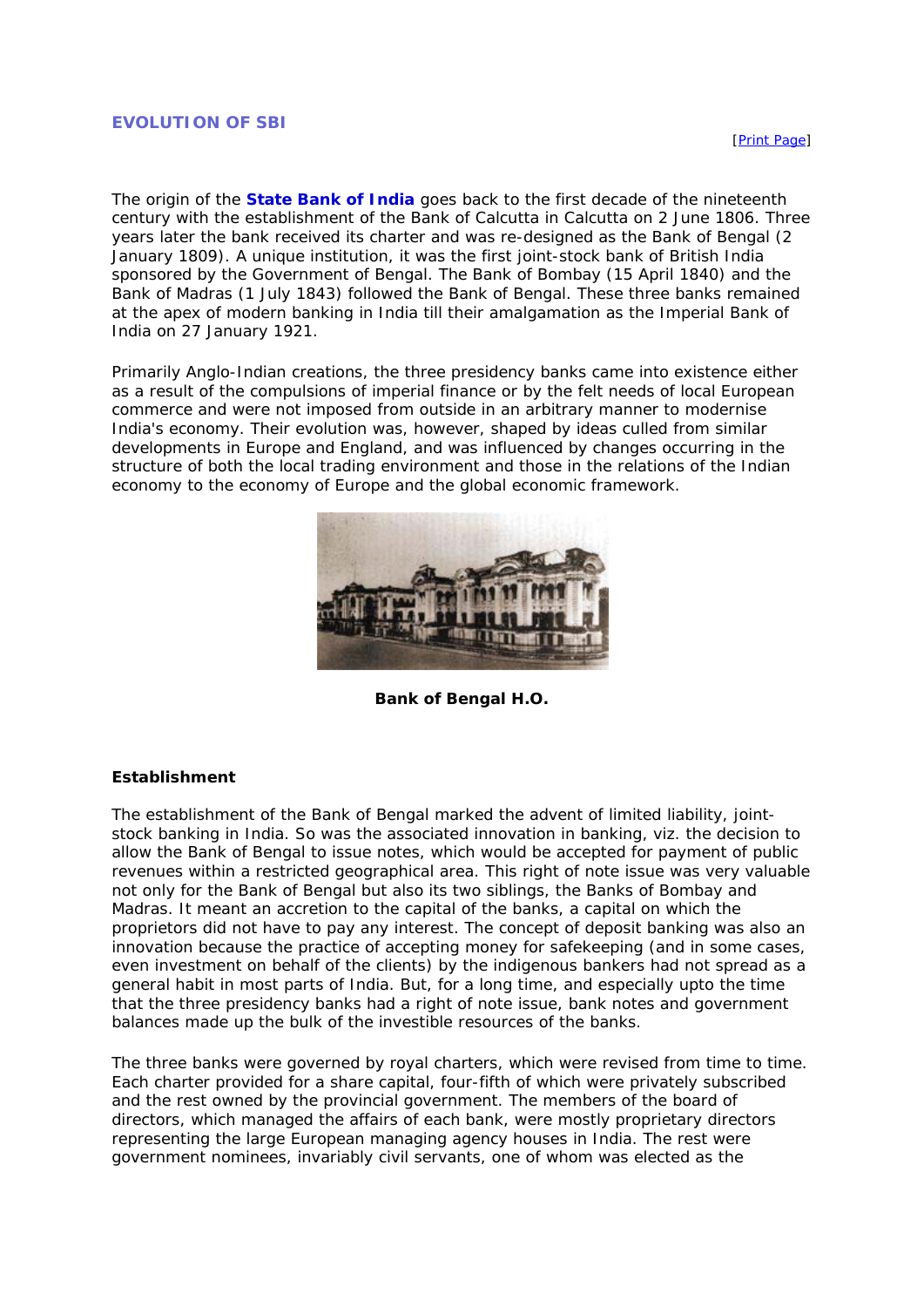president of the board.



**Group Photogaph of Central Board (1921)**

### **Business**

The business of the banks was initially confined to discounting of bills of exchange or other negotiable private securities, keeping cash accounts and receiving deposits and issuing and circulating cash notes. Loans were restricted to Rs.one lakh and the period of accommodation confined to three months only. The security for such loans was public securities, commonly called Company's Paper, bullion, treasure, plate, jewels, or goods 'not of a perishable nature' and no interest could be charged beyond a rate of twelve per cent. Loans against goods like opium, indigo, salt woollens, cotton, cotton piece goods, mule twist and silk goods were also granted but such finance by way of cash credits gained momentum only from the third decade of the nineteenth century. All commodities, including tea, sugar and jute, which began to be financed later, were either pledged or hypothecated to the bank. Demand promissory notes were signed by the borrower in favour of the guarantor, which was in turn endorsed to the bank. Lending against shares of the banks or on the mortgage of houses, land or other real property was, however, forbidden.

Indians were the principal borrowers against deposit of Company's paper, while the business of discounts on private as well as salary bills was almost the exclusive monopoly of individuals Europeans and their partnership firms. But the main function of the three banks, as far as the government was concerned, was to help the latter raise loans from time to time and also provide a degree of stability to the prices of government securities.



**Old Bank of Bengal**

 $\triangle$  Top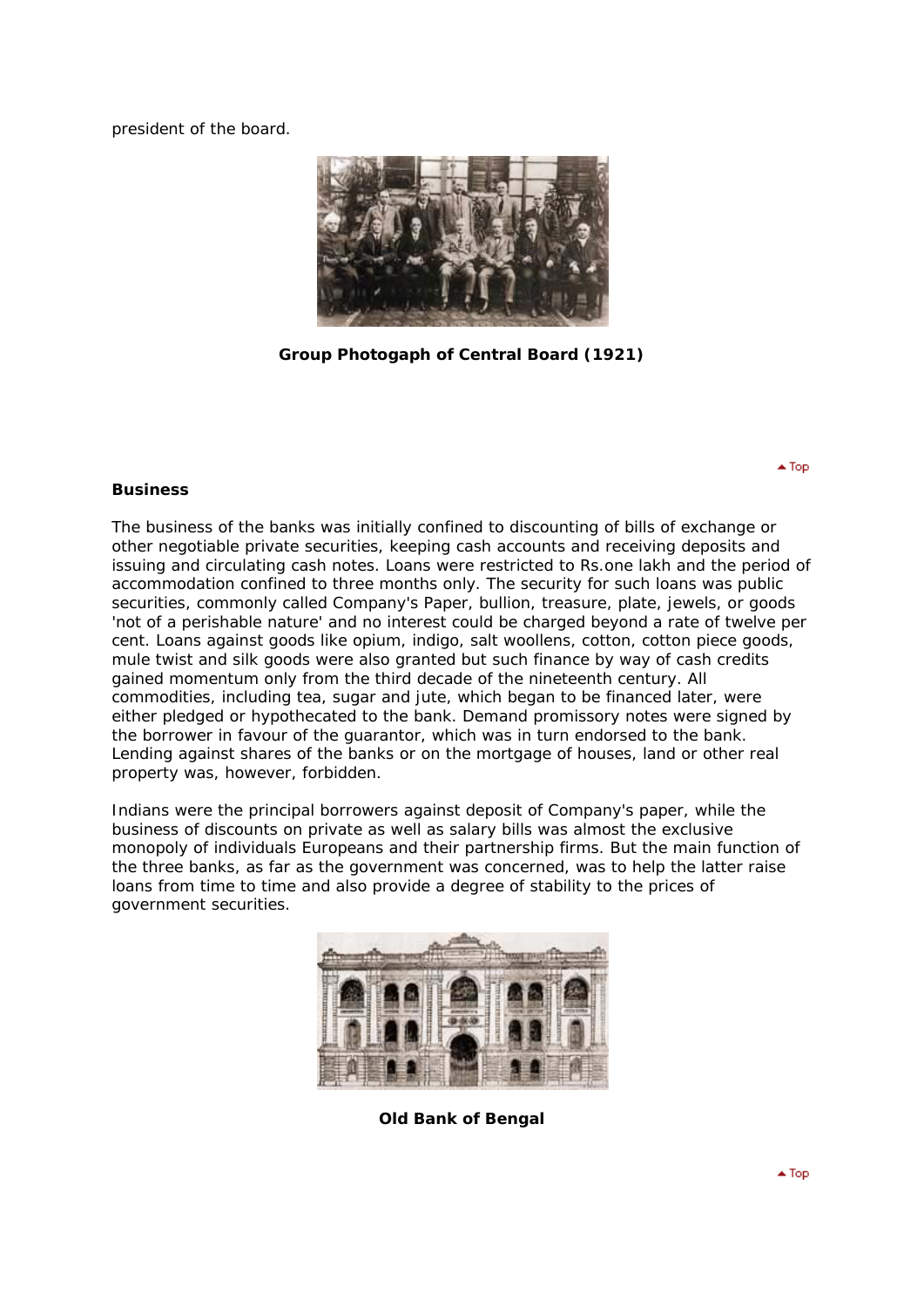# **Major change in the conditions**

A major change in the conditions of operation of the Banks of Bengal, Bombay and Madras occurred after 1860. With the passing of the Paper Currency Act of 1861, the right of note issue of the presidency banks was abolished and the Government of India assumed from 1 March 1862 the sole power of issuing paper currency within British India. The task of management and circulation of the new currency notes was conferred on the presidency banks and the Government undertook to transfer the Treasury balances to the banks at places where the banks would open branches. None of the three banks had till then any branches (except the sole attempt and that too a shortlived one by the Bank of Bengal at Mirzapore in 1839) although the charters had given them such authority. But as soon as the three presidency bands were assured of the free use of government Treasury balances at places where they would open branches, they embarked on branch expansion at a rapid pace. By 1876, the branches, agencies and sub agencies of the three presidency banks covered most of the major parts and many of the inland trade centres in India. While the Bank of Bengal had eighteen branches including its head office, seasonal branches and sub agencies, the Banks of Bombay and Madras had fifteen each.



**Bank of Madras Note Dated 1861 for Rs.10**

 $\triangle$  Top

# **Presidency Banks Act**

The presidency Banks Act, which came into operation on 1 May 1876, brought the three presidency banks under a common statute with similar restrictions on business. The proprietary connection of the Government was, however, terminated, though the banks continued to hold charge of the public debt offices in the three presidency towns, and the custody of a part of the government balances. The Act also stipulated the creation of Reserve Treasuries at Calcutta, Bombay and Madras into which sums above the specified minimum balances promised to the presidency banks at only their head offices were to be lodged. The Government could lend to the presidency banks from such Reserve Treasuries but the latter could look upon them more as a favour than as a right.

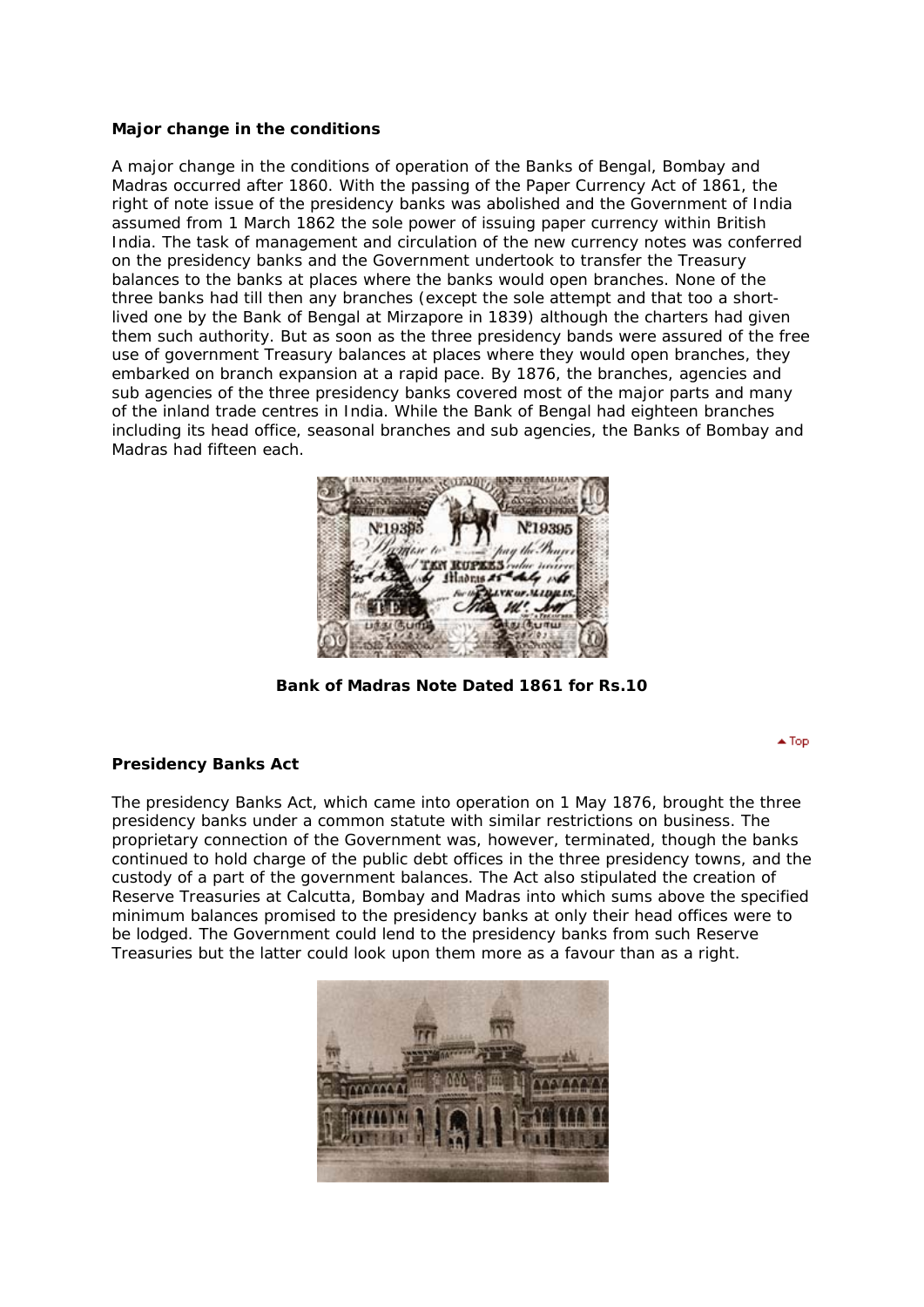# **Bank of Madras**

The decision of the Government to keep the surplus balances in Reserve Treasuries outside the normal control of the presidency banks and the connected decision not to guarantee minimum government balances at new places where branches were to be opened effectively checked the growth of new branches after 1876. The pace of expansion witnessed in the previous decade fell sharply although, in the case of the Bank of Madras, it continued on a modest scale as the profits of that bank were mainly derived from trade dispersed among a number of port towns and inland centres of the presidency.

India witnessed rapid commercialisation in the last quarter of the nineteenth century as its railway network expanded to cover all the major regions of the country. New irrigation networks in Madras, Punjab and Sind accelerated the process of conversion of subsistence crops into cash crops, a portion of which found its way into the foreign markets. Tea and coffee plantations transformed large areas of the eastern Terais, the hills of Assam and the Nilgiris into regions of estate agriculture par excellence. All these resulted in the expansion of India's international trade more than six-fold. The three presidency banks were both beneficiaries and promoters of this commercialisation process as they became involved in the financing of practically every trading, manufacturing and mining activity in the sub-continent. While the Banks of Bengal and Bombay were engaged in the financing of large modern manufacturing industries, the Bank of Madras went into the financing of large modern manufacturing industries, the Bank of Madras went into the financing of small-scale industries in a way which had no parallel elsewhere. But the three banks were rigorously excluded from any business involving foreign exchange. Not only was such business considered risky for these banks, which held government deposits, it was also feared that these banks enjoying government patronage would offer unfair competition to the exchange banks which had by then arrived in India. This exclusion continued till the creation of the Reserve Bank of India in 1935.



**Bank of Bombay**

 $\blacktriangle$  Top

# **Presidency Banks of Bengal**

The presidency Banks of Bengal, Bombay and Madras with their 70 branches were merged in 1921 to form the Imperial Bank of India. The triad had been transformed into a monolith and a giant among Indian commercial banks had emerged. The new bank took on the triple role of a commercial bank, a banker's bank and a banker to the government.

But this creation was preceded by years of deliberations on the need for a 'State Bank of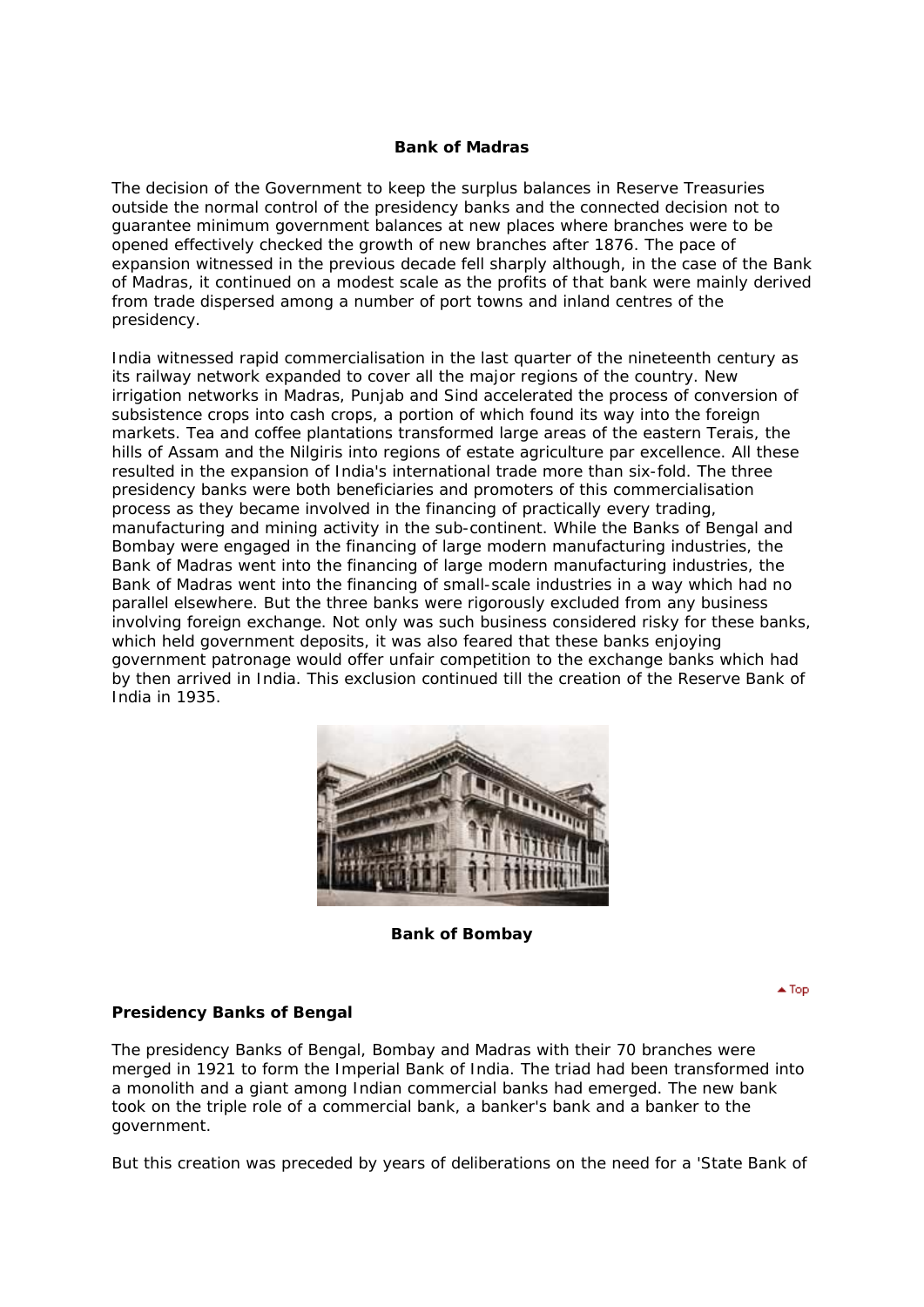India'. What eventually emerged was a 'half-way house' combining the functions of a commercial bank and a quasi-central bank.

The establishment of the Reserve Bank of India as the central bank of the country in 1935 ended the quasi-central banking role of the Imperial Bank. The latter ceased to be bankers to the Government of India and instead became agent of the Reserve Bank for the transaction of government business at centres at which the central bank was not established. But it continued to maintain currency chests and small coin depots and operate the remittance facilities scheme for other banks and the public on terms stipulated by the Reserve Bank. It also acted as a bankers' bank by holding their surplus cash and granting them advances against authorised securities. The management of the bank clearing houses also continued with it at many places where the Reserve Bank did not have offices. The bank was also the biggest tenderer at the Treasury bill auctions conducted by the Reserve Bank on behalf of the Government.

The establishment of the Reserve Bank simultaneously saw important amendments being made to the constitution of the Imperial Bank converting it into a purely commercial bank. The earlier restrictions on its business were removed and the bank was permitted to undertake foreign exchange business and executor and trustee business for the first time.

### **Imperial Bank**

The Imperial Bank during the three and a half decades of its existence recorded an impressive growth in terms of offices, reserves, deposits, investments and advances, the increases in some cases amounting to more than six-fold. The financial status and security inherited from its forerunners no doubt provided a firm and durable platform. But the lofty traditions of banking which the Imperial Bank consistently maintained and the high standard of integrity it observed in its operations inspired confidence in its depositors that no other bank in India could perhaps then equal. All these enabled the Imperial Bank to acquire a pre-eminent position in the Indian banking industry and also secure a vital place in the country's economic life.



**Stamp of Imperial Bank of India**

When India attained freedom, the Imperial Bank had a capital base (including reserves) of Rs.11.85 crores, deposits and advances of Rs.275.14 crores and Rs.72.94 crores respectively and a network of 172 branches and more than 200 sub offices extending all over the country.

 $\triangle$  Top